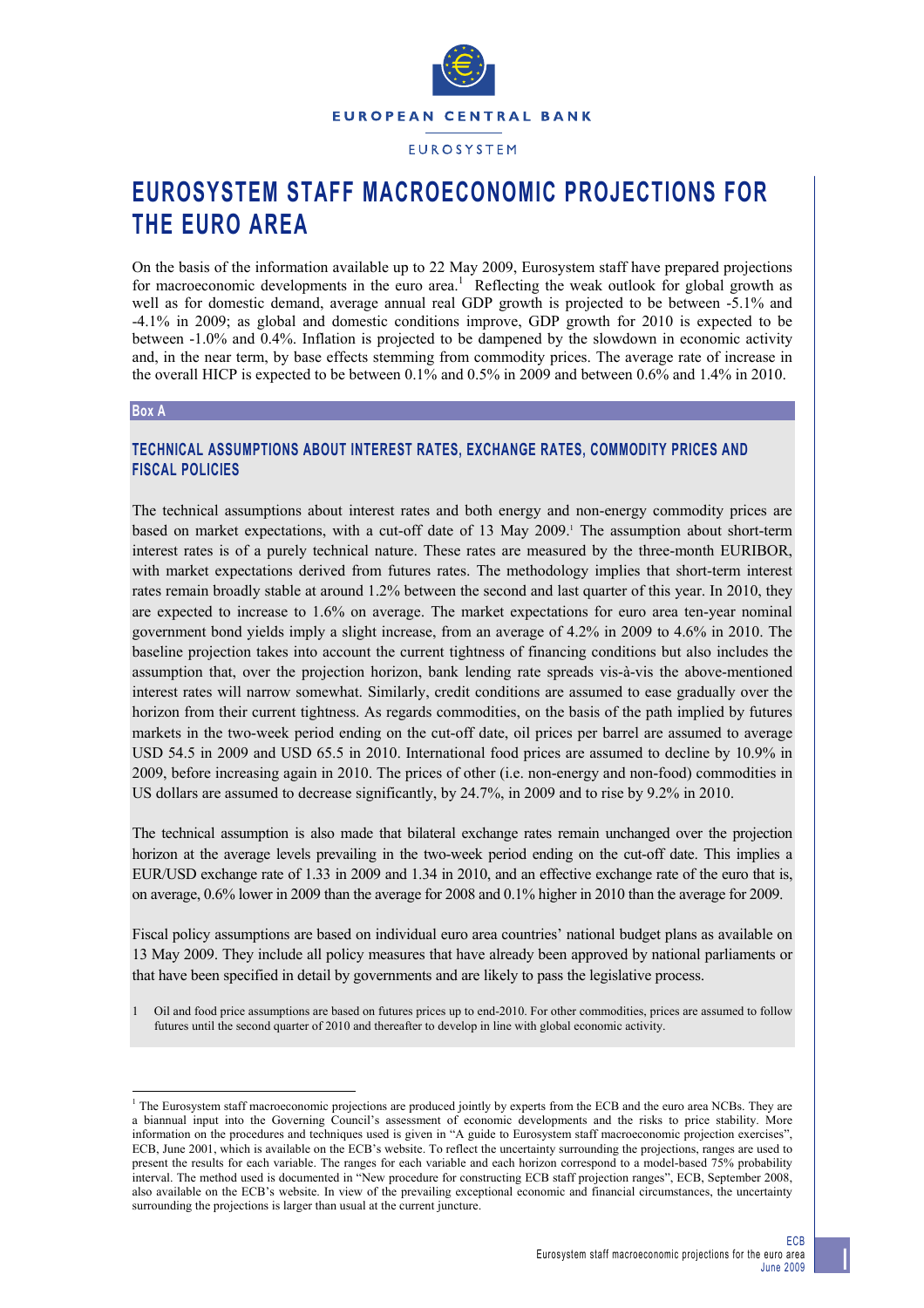#### **THE INTERNATIONAL ENVIRONMENT**

The global economic outlook continues to be driven by the impact of the financial crisis. Global trade experienced an unprecedented and synchronised plunge towards the end of 2008 and in early 2009. The downturn has become highly synchronised across countries as the collapse of international trade has amplified the adverse initial effects of the financial turmoil. However, short-term indicators have tended to bottom out in recent months, and global activity is projected to resume growing towards the end of 2009. Nevertheless, reflecting the widespread need to repair balance sheets, global growth is projected to remain sluggish over the projection horizon. Overall, world real GDP outside the euro area is projected to fall by 1.6% on average in 2009, but to grow by 2.1% in 2010. As a result, growth in the euro area's export markets is expected to fall by 13.0% in 2009 before recovering to 1.0% in 2010.

# **REAL GDP GROWTH PROJECTIONS**

The euro area economy has been adversely affected by the global economic weakness, fading confidence and tight financing conditions. According to Eurostat's flash estimate, real GDP in the euro area fell by 2.5% in the first quarter of 2009. This outturn, combined with the negative growth during the final three quarters of 2008, has a large mechanical negative impact, of as much as -4 percentage points, on the annual figure for GDP growth in 2009. The decline seen in euro area GDP reflects an abrupt retrenchment in exports stemming from the collapse in world trade. The sharp fall in exports, in conjunction with low confidence and financing constraints, has also led to a substantial cut-back in business investment, while destocking has weighed down on growth. In line with the recent stabilisation in survey indicators suggesting that the trough in quarterly growth was reached in early 2009, activity over the remainder of this year is expected to decline at much less negative rates than recently experienced. After a stabilisation phase, positive quarterly growth rates are expected by mid-2010. This pattern reflects the projected continued improvement in global and domestic conditions as financial markets normalise and confidence recovers, owing partly to supportive macroeconomic policies. Average annual real GDP growth is projected to be between -5.1% and -4.1% in 2009, before rebounding to between -1.0% and 0.4% in 2010.

In more detail, among the domestic components of GDP, total investment is expected to decline, with the downward adjustment concentrated in 2009, and increasingly less negative growth rates expected in the following year. Non-residential private investment is projected to contract, affected in particular by weak foreign demand, extraordinarily low capacity utilisation and declining profits. Residential investment projections also reflect ongoing adjustments in house prices in some countries. In line with the fiscal packages announced in several euro area countries, government investment in real terms is assumed to grow strongly in 2009, before decelerating in the following year.

Private consumption growth is also expected to be subdued in the period ahead, but much less so than growth in other demand components. This pattern largely reflects that of real disposable income growth. Real income is projected over the horizon to be broadly stable on balance. It is expected to be negatively affected by the fall in employment over the whole period, notably in 2009, but to be supported by low inflation as well as by the fiscal packages implemented in some euro area countries, which boost transfers and reduce taxes. Over the whole projection horizon, private consumption is assumed to grow somewhat less than real income, as precautionary savings are expected to remain high in the context of strong economic uncertainty, increasing unemployment and declines in household wealth, not least owing to moderating house prices.

ECB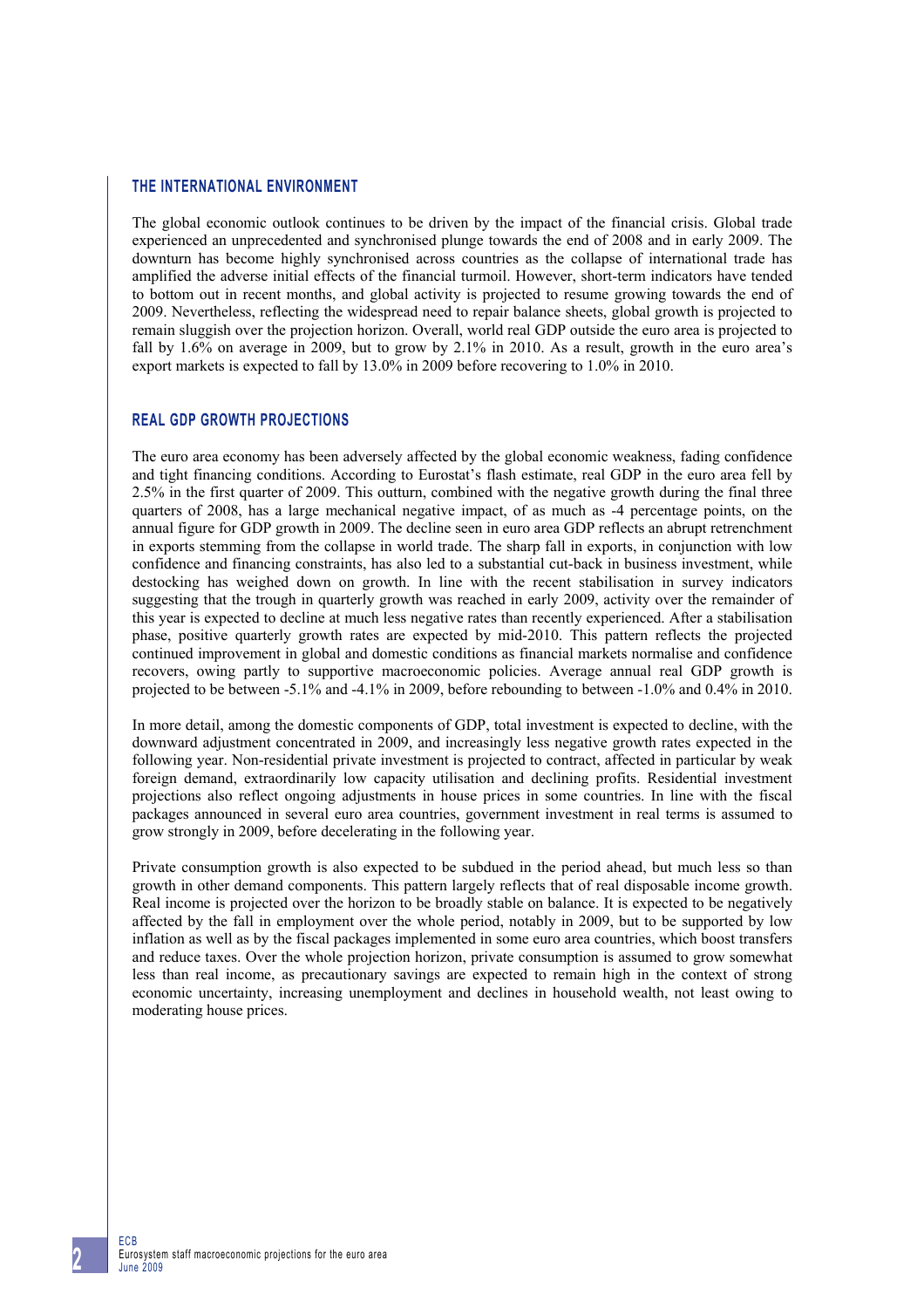#### **Table 1 Macroeconomic projections for the euro area**

(average annual percentage changes)  $^{1,2)}$ 

|                               | 2008   | 2009            | 2010          |
|-------------------------------|--------|-----------------|---------------|
| <b>HICP</b>                   | 3.3    | $0.1 - 0.5$     | $0.6 - 1.4$   |
|                               |        |                 |               |
| Real GDP                      | 0.6    | $-5.1 - -4.1$   | $-1.0 - 0.4$  |
|                               |        |                 |               |
| Private consumption           | 0.3    | $-1.3 - -0.5$   | $-1.1 - 0.3$  |
| Government consumption        | 2.0    | $14 - 20$       | $0.9 - 1.7$   |
| Gross fixed capital formation | $-0.3$ | $-12.3 - -10.1$ | $-6.1 - -2.1$ |
| Exports (goods and services)  | 0.8    | $-16.6 - -14.0$ | $-2.0 - 1.0$  |
| Imports (goods and services)  | 0.9    | $-13.8 - -11.2$ | $-3.0 - 1.4$  |

1) The projections for real GDP and its components refer to working-day-adjusted data. The projections for exports and imports include intra-euro area trade.

2) The reported figures include Slovakia already in 2008, except with regard to the HICP, where they include Slovakia only from 2009. The average annual percentage changes for 2009 are based on a euro area composition that includes Slovakia already in 2008.

Euro area exports are projected to fall markedly in the first half of 2009, reflecting the ongoing decline in foreign demand. Thereafter, following the expected rebound in world demand, export growth rates are projected to progressively return to positive figures. Similarly, euro area imports are projected to decrease in 2009, outpacing the expected decline in domestic demand, but are projected to recover in the following year as final demand picks up. Given that the expected decrease in exports exceeds the fall in imports, net trade significantly contributes to the decline in GDP in 2009. The contribution of net trade is expected to be broadly neutral in 2010.

Reflecting the projections for economic activity, total hours worked in the euro area are expected to decline over the whole projection horizon. While the adjustment is initially projected to arise mostly through a reduction in hours per head, it is increasingly expected to weigh on the number of persons employed. Labour demand is also projected to be dampened by the typical stickiness of wages in the context of the sharp downturn in activity. Reflecting the employment projections, the unemployment rate is expected to increase over the projection horizon.

## **PRICE AND COST PROJECTIONS**

Following the sharp fall in HICP inflation since mid-2008, inflation rates are expected to continue to decline until mid-2009, temporarily reaching rates below zero during the summer and autumn of the year. Thereafter, inflation is projected to rise again. The short-run pattern is mostly due to strong downward base effects and past falls in commodity prices. The average annual inflation rate is projected to be between 0.1% and 0.5% in 2009, before rebounding to between 0.6% and 1.4% in 2010. The HICP excluding energy is expected to follow a downward pattern until 2010, reflecting the weakening of aggregate demand.

In more detail, external price pressures are projected to diminish in 2009, mostly reflecting past and future assumed developments in commodity prices. Thereafter, import prices are expected to recover moderately as both commodity prices and competitors' prices pick up slightly worldwide.

Turning to domestic price pressures, compensation per employee is expected to markedly decelerate in 2009, in view of the deterioration of the labour market, the fall in inflation and the reduction in the number of hours worked per employee. Wage growth is projected to decline particularly significantly in the private sector, while wages in the public sector are assumed to react more sluggishly. Annual unit labour cost growth is projected to grow strongly in 2009, reflecting wage stickiness – owing inter alia to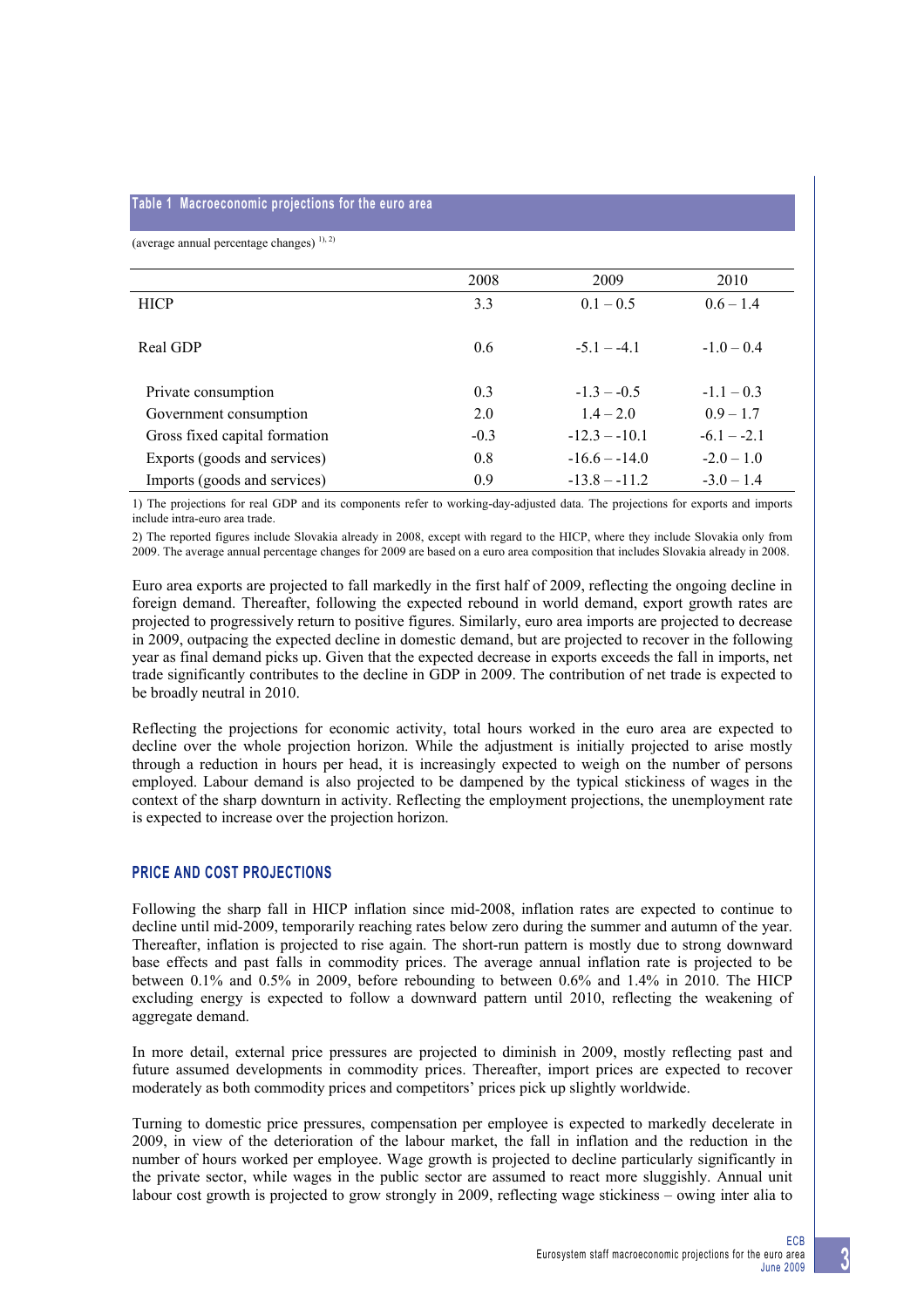the use of two-year contracts – and the sluggish workforce adjustment in the face of a sharp fall in GDP, resulting in negative productivity growth. However, as productivity rebounds in line with the cyclical improvement in 2010, unit labour costs are projected to be broadly stable. Profit margins are expected to absorb the sharp increase in unit labour costs in 2009. Subsequently, as activity gradually recovers, profit margins are expected to grow again as companies try to recover part of the earlier declines.

## **COMPARISON WITH THE MARCH 2009 PROJECTIONS**

With regard to real GDP growth, the projection range for 2009 has been adjusted downwards compared with that published in the March 2009 issue of the Monthly Bulletin. The revision almost exclusively reflects the markedly weaker growth than earlier expected in the first quarter of 2009, related to lower activity worldwide, which reduced exports substantially and also domestic demand. There has only been a very small downward shift in the ranges for 2010, reflecting the lagged effects of the slower economic momentum in 2009.

With regard to HICP inflation, the projection range is slightly below that of the March 2009 projections for 2009 and broadly unchanged for 2010. The largely unchanged projections reflect the fact that the impact of lower than earlier expected activity is broadly offset by the assumed higher commodity prices, particularly oil prices.

#### **Table 2 Comparison with the March 2009 projections**

(average annual percentage changes)

|                        | 2009        | 2010         |  |
|------------------------|-------------|--------------|--|
| Real GDP – March 2009  | $-32 - -22$ | $-0.7 - 0.7$ |  |
| Real GDP $-$ June 2009 | $-51 - -41$ | $-10-04$     |  |
|                        |             |              |  |
| $HICP - March 2009$    | $0.1 - 0.7$ | $0.6 - 1.4$  |  |
| $HICP - June 2009$     | $0.1 - 0.5$ | $06 - 14$    |  |

#### **Box B**

## **FORECASTS BY OTHER INSTITUTIONS**

A number of forecasts for the euro area are available from both international organisations and private sector institutions. However, these forecasts are not strictly comparable with one another or with the Eurosystem staff macroeconomic projections, as they were finalised at different points in time. Additionally, they use different (partly unspecified) methods to derive assumptions for fiscal, financial and external variables, including oil and other commodity prices. Finally, there are differences in working-day adjustment methods across different forecasts (see the table below).

In the forecasts currently available from other institutions, euro area real GDP is expected to fall by between 3.4% and 4.2% in 2009. Growth is expected to range between -0.4% and 0.3% in 2010. While most of the forecasts fall within the ranges of the Eurosystem staff projections, some of the forecasts are above the range for 2009. Among other things, this most likely reflects the fact that they were completed before the flash estimate for real GDP growth in the first quarter of 2009 was known. At the same time, for 2010, all forecasts fall within the range of the Eurosystem projections.

ECB